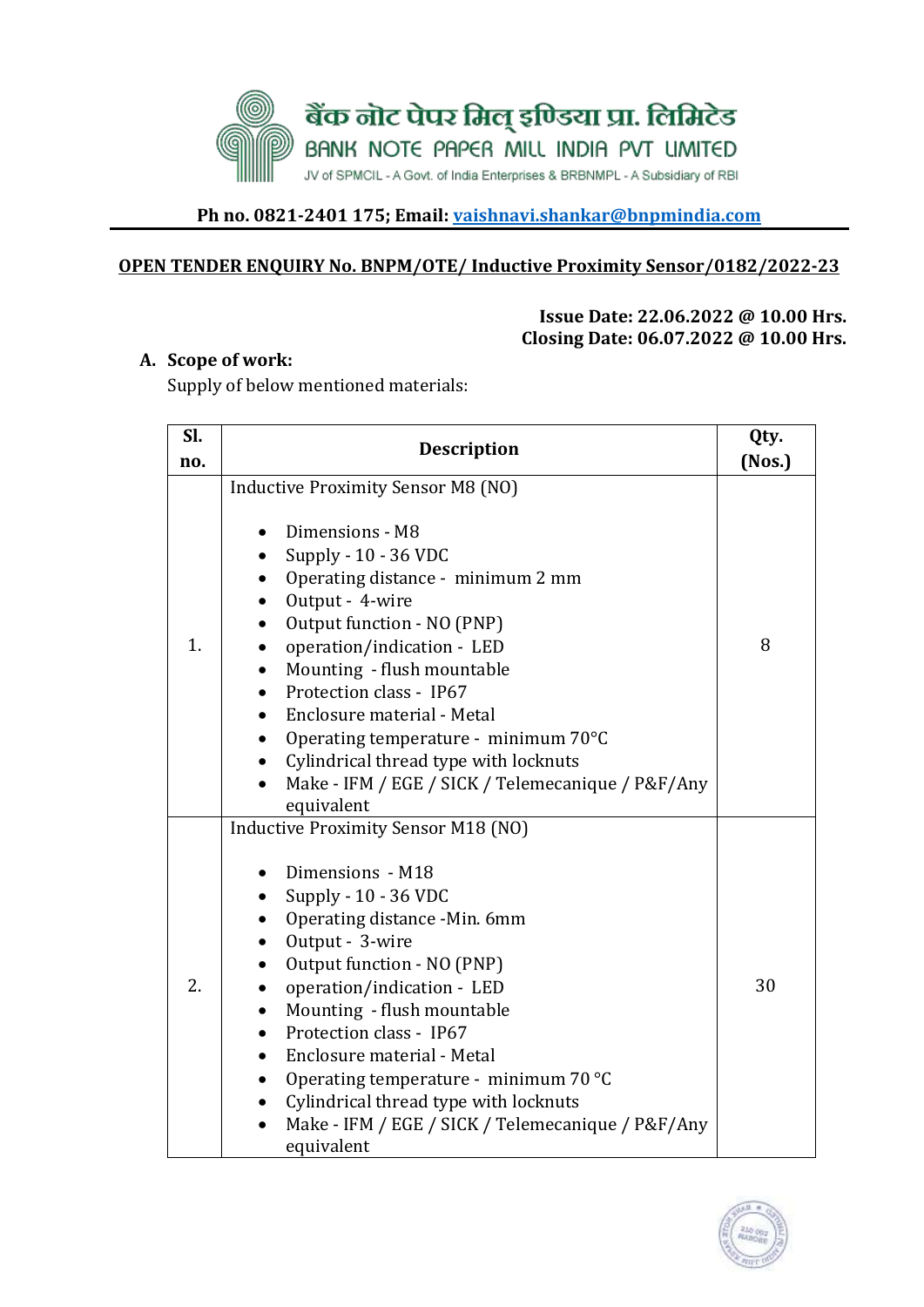|    | Inductive Proximity Sensor M30 (NO)                                                                                                                                                                                                                                                                                                                                                                                 |    |
|----|---------------------------------------------------------------------------------------------------------------------------------------------------------------------------------------------------------------------------------------------------------------------------------------------------------------------------------------------------------------------------------------------------------------------|----|
| 3. | Dimensions - M 30<br>Supply - 10 - 36 VDC<br>Operating distance - minimum 15 mm<br>Output - 3-wire<br>Output function - NO (PNP)<br>operation/indication - LED<br>Mounting - flush mountable<br>Protection class - IP67<br>Enclosure material - Metal<br>Operating temperature - upto to $70^{\circ}$ C<br>Cylindrical thread type with locknuts<br>Make - IFM / EGE / SICK / Telemecanique / P&F/Any<br>equivalent | 10 |

### **B. Terms & Conditions:**

## 1. **Documents to be submitted**:

- **a)** Signed copy of this document (All the pages).
- **b)** Filled price details as per the format provided below at point 17.
- **c)** Technical details /datasheet for the enquired product (if applicable).
- **d)** Micro / Small Enterprise (Certificate issued by MSME)/UAM/NSIC certificate (If applicable).
- 2. **Price:** Price shall be inclusive of P&F, Insurance, Freight and GST. Price shall remain fixed & no price variation shall be accepted till pendency of contract.
- 3. **Terms of Payment:** 100% within 30 days from the date of receipt and acceptance of goods at BNPM Plant, Mysuru and on production of all required documents by the supplier. Warranty certificate (if applicable) and NEFT/RTGS details shall be furnished along with the Original Invoice.
- 4. **Delivery Terms & Delivery Address:** Delivery shall be made on F.O.R Basis, Bank Note Paper Mill India Pvt. Ltd., Mysore.

Delivery Address: Engineering Stores, Bank Note Paper Mill India Pvt. Ltd., Note Mudran Nagar, Mysore - 570003. Stores contact details: 0821-2401476/486.

5. **Taxes:** All Taxes shall be as applicable in GST regime. Payment of CGST, SGST, IGST & UTGST: The suppliers are required to adhere the following procedure in order to honour the payment against CGST, SGST, IGST & UTGST in the invoice.

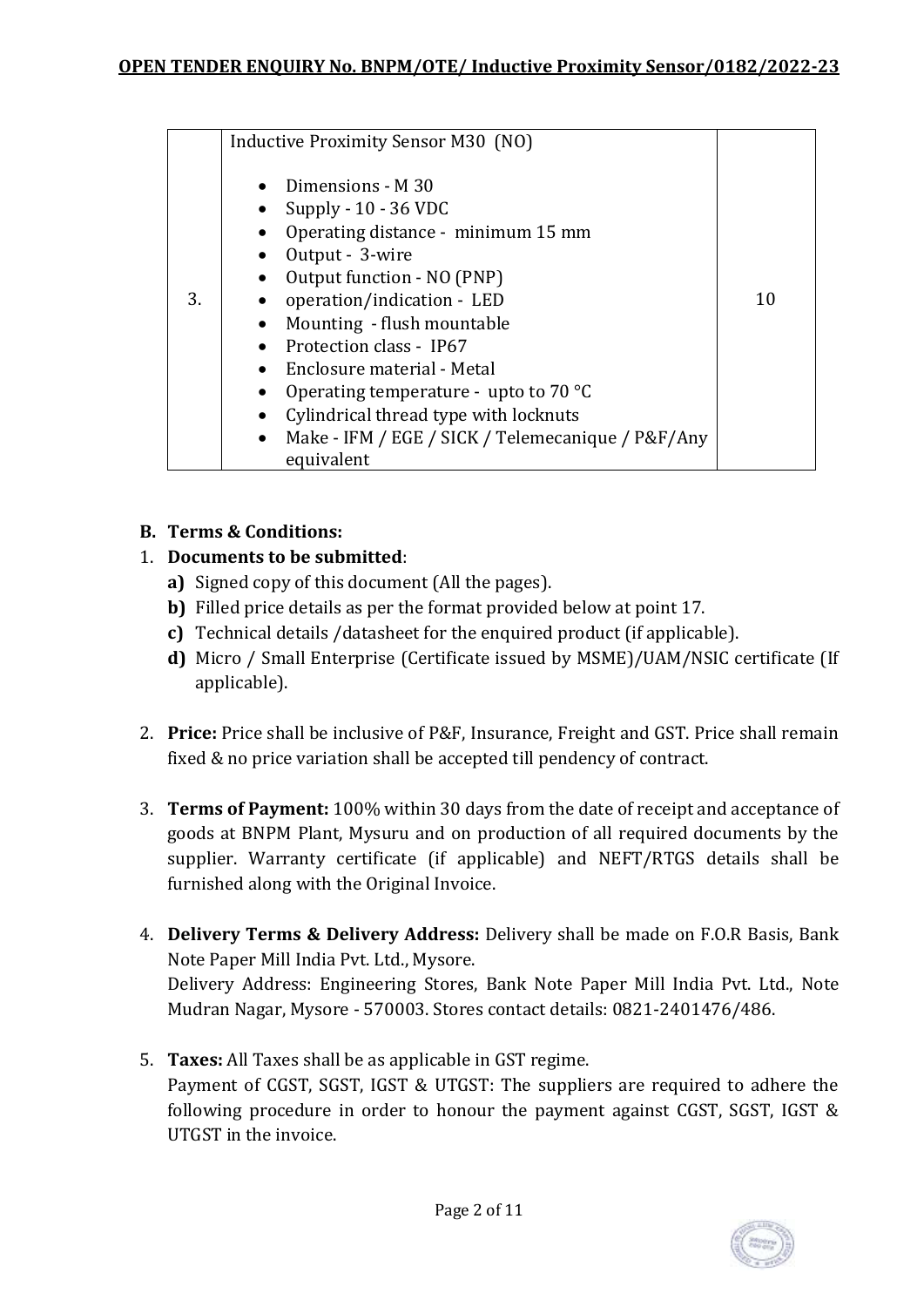- i) An invoice issued by the vendor for goods or services or both as applicable should be in accordance with the provisions of Sec 31 of the CGST Act & should contain all the prescribed information's in accordance with Chapter VI of CGST rules 2017.
- ii) A debit note issued if any, by the vendor should be in accordance with the provisions of Sec 34 of the CGST Act.
- iii) The vendor should mandatorily upload the aforementioned documents in respective GSTR, details of outward supplies of goods or services as applicable within the prescribed time under GST Act.
- iv) The vendor should provide the relevant documents to confirm the tax charged on the invoice has been paid to the credit of government after adjusting the ITC if any.

Notwithstanding the above, the supplier should provide indemnification as follows:

In the event of non-compliances with respect to GST Act & Rules by the successful bidder, the purchaser is allowed to adjust the GST amount from retention amount (either in BG or in cash) held by the company. If no amount is available for recovery, the successful bidder will refund the GST liability within 10 days from the date of GST reversal in GSTRN.

The above requirements are mandatory to claim any GST liability, falling which, the GST liability will not be paid /reimbursed/accepted.

## **A. The bidder should consider the following points while quoting GST Rate in their bids:**

- 1. In case of unregistered bidders, the rate and amount of GST shall be shown as "Nil".
- 2. In case of a compounding dealer, GST shall be quoted as "Nil" as compounded dealers cannot collect GST from the consumers. The price quoted therefore shall be construed as all inclusive.
- 3. In case of work contracts or pure labour contracts, the bidder shall quote single GST rate for the work.
- 4. In case of composite supplies, i.e., a supply consisting of one principal supply and other ancillary supplies, the supply will attract the GST Rate of the principal supply. For example, if Item A in the supply order is the major or principal supply and other items are ancillary supplies, the bidder shall quote the GST Rate applicable to the principal goods (i.e., Item A) being supplied.
- 5. In case of mixed supply, i.e., a combination of two or more individual goods made together for a single price (each of these items can be supplied separately and is not dependent on any other), the total supply will attract the GST rate of the item which has the highest rate of tax. For example, if Item A in the mixed supply attracts highest rate of tax, the bidder shall quote the GST rate applicable to item A for total mixed supply.

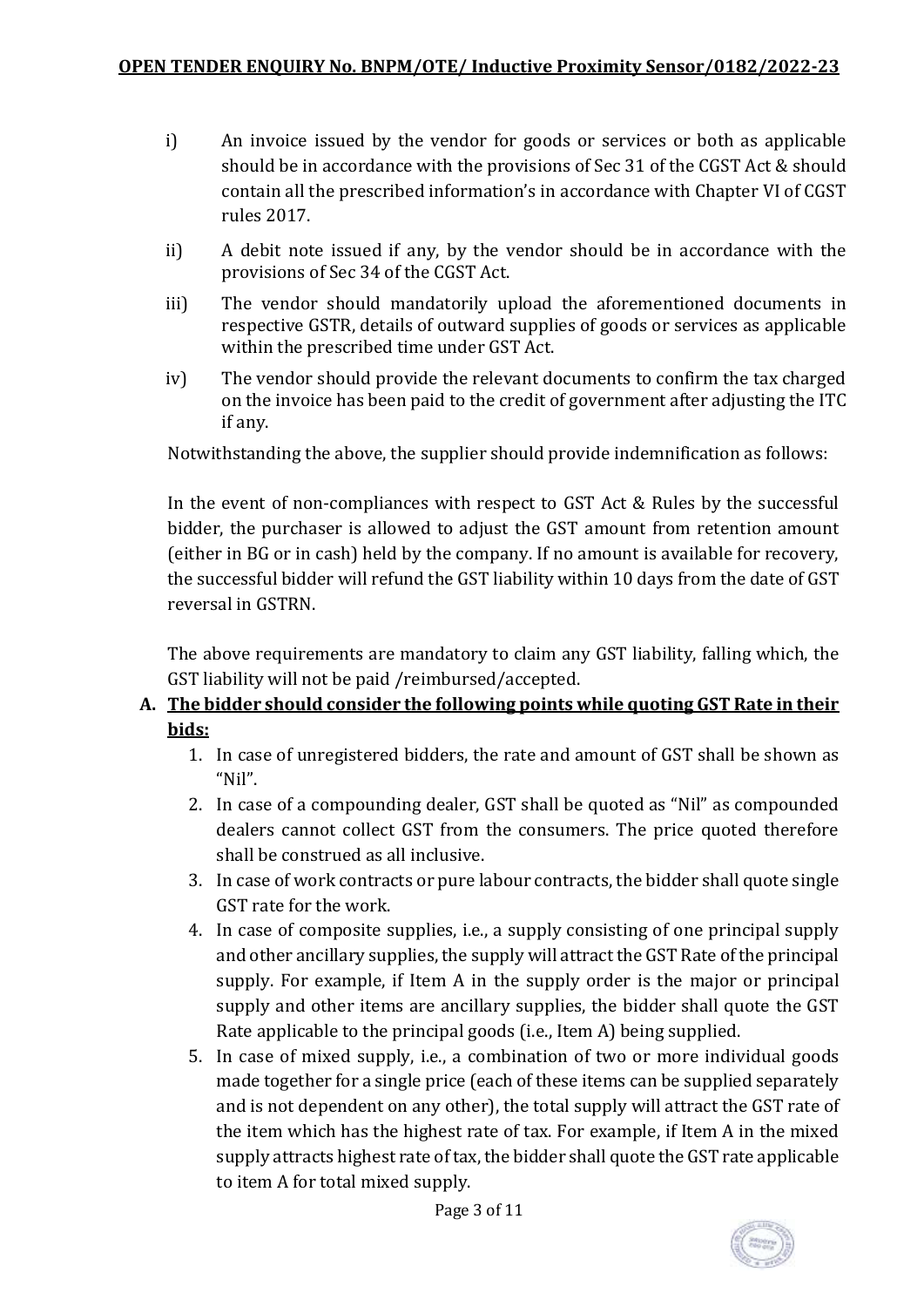- 6. In case of supplies which are neither composite nor mixed supplies, the bidder shall quote the GST Rate applicable to each item of supply separately.
- 7. If there is any difference of opinion regarding classification in HSN code, the bidder should sought clarification/raise query within the given time from the date of tender and it would be clarified before submitting the bid. Once clarified then that will be final & binding and no deviation shall be granted.

## **B. Other instructions for the bidders to claim any GST liability, failing which, the GST liability will not be paid/reimbursed/accepted:**

- 1. Registered/compounding Contractor/supplier should produce GST Invoice containing all the particulars stated in Rule 46 of the CGST Rules, 2017 in accordance with the provisions of Section 31 of the CGST ACT.
- 2. The supplier should mandatorily update the invoice details in GSTR-1, details of outward supplies of goods or services within the prescribed time under GST Act
- 3. The Payment shall be made net of TDS as per the provisions of CGST/SGST/IGST Act.
- 4. Wherever there is difference in the amount admitted, the supplier may be directed to issue a Credit Note (in case of reduction in the Invoice value)/Debit Note (in case of increase in the Invoice value), and payment shall be released only after the receipt of such Debit or Credit Note
- 5. Supplier should provide the relevant documents to confirm the tax charged on the invoice has been paid to the credit of Government after adjusting with ITC, if any.
- 6. Supplier should provide indemnification as follows: "In the event of noncompliances with respect to GST ACT and Rules by the supplier, the supplier should refund the GST liability within 10 days from the date of GST reversal in GSTRN failing which the purchaser shall recover the GST amount from the retention amount (whether in BG or in Cash) held by the company".
- 6. **Warranty:** The product supplied shall be under warranty for 12 Months from the date of receipt of material at BNPM Plant, Mysore. Warranty certificate to be enclosed wherever applicable.

If the applicable warranty period is less than 12 Months then the same has to be mentioned at the appropriate place provided at page no. 12 of this enquiry document.

- 7. **Liquidated Damages (LD):** Liquidated damages shall be applicable at the rate of 0.5% per week or part thereof until actual delivery or performance, subject to a maximum deduction of 10% of the delayed good's /service's contract price.
- 8. **Delay in supplier's performance:** Time for and the date specified in the contract or as extended for the delivery of the stores shall be deemed to be the essence of the contract and the supplier shall deliver the goods and perform the services under the contract within the time schedule specified by BNPM in the contract.

Page 4 of 11

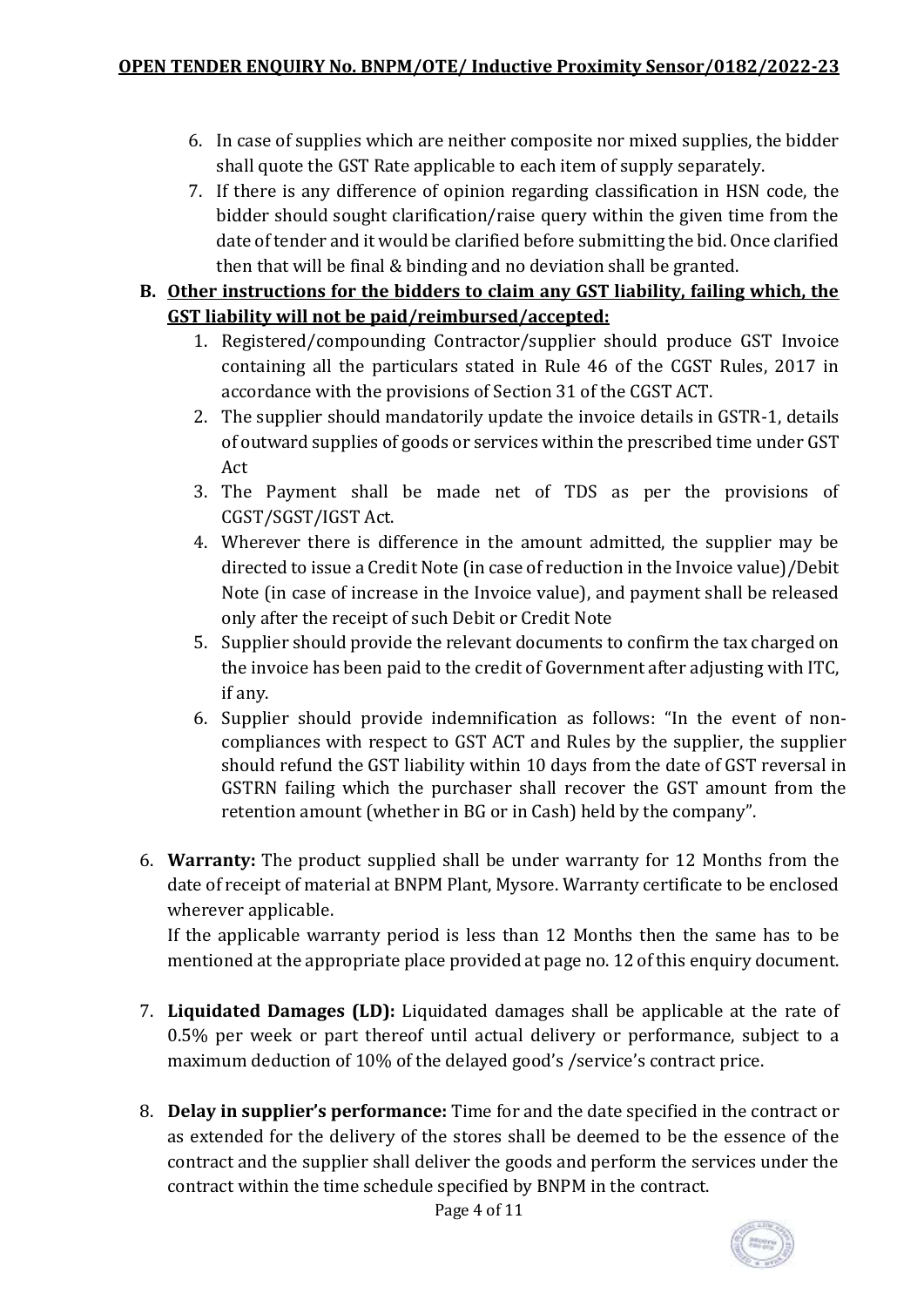Any delay attributable to the supplier in maintaining its contractual obligations towards delivery of goods and performance of services shall render the supplier liable to any or all the following sanctions besides any administrative action such as (a) Imposition of liquidity damages (as mentioned in point 7 of this enquiry document); (b) Termination of contract for default (as mentioned in point 12 of this enquiry document).

9. **Extension of Time:** If the contract is delayed in the progress of work by changes ordered in the work, or any clause which BNPM shall decide to justify the delay, then the time of completion shall be extended by a reasonable time.

If at any time during the currency of contract, the supplier encounters conditions hindering timely delivery of the goods and performance of services, the supplier shall promptly inform BNPM in writing about the same and its likely duration and make a request to BNPM for extension of the delivery schedule accordingly. On receiving the supplier's communication, BNPM shall examine the situation as soon as possible and, at its discretion, may agree to extend the delivery schedule, with or without liquidated damages for completion of supplier's contractual obligations by issuing an amendment to the contract.

- 10. **Rejection Replacement:** In case of supplies, materials not meeting our specification will be rejected outright and the rejected material shall be taken back within 7 days at the cost and risk of the supplier and replacement should be made within 15 days from the date of intimation. No payment shall be made for rejected item. If the material is not taken back within the stipulate period, BNPM reserves the right to dispose-off the material at the risk and expense of the vendor as per provision under Section IV: General conditions of contract.
- 11. **Risk Purchase Clause:** If the supplier fails to abide by the terms and conditions of the contract/agreement, or fails to supply the material as per the delivery schedule or any time repudiates the contract,

Procure the tendered item / render service from other agencies at the risk and cost of the supplier. The cost difference between the alternative arrangement and existing contract value wherein default has been made will be recovered from the supplier along with the other incidental charges.

In case of procurement through alternative sources, if procurement price is lower than the existing contract value wherein default has been made, in such case no benefit on this account will be passed on to the supplier.

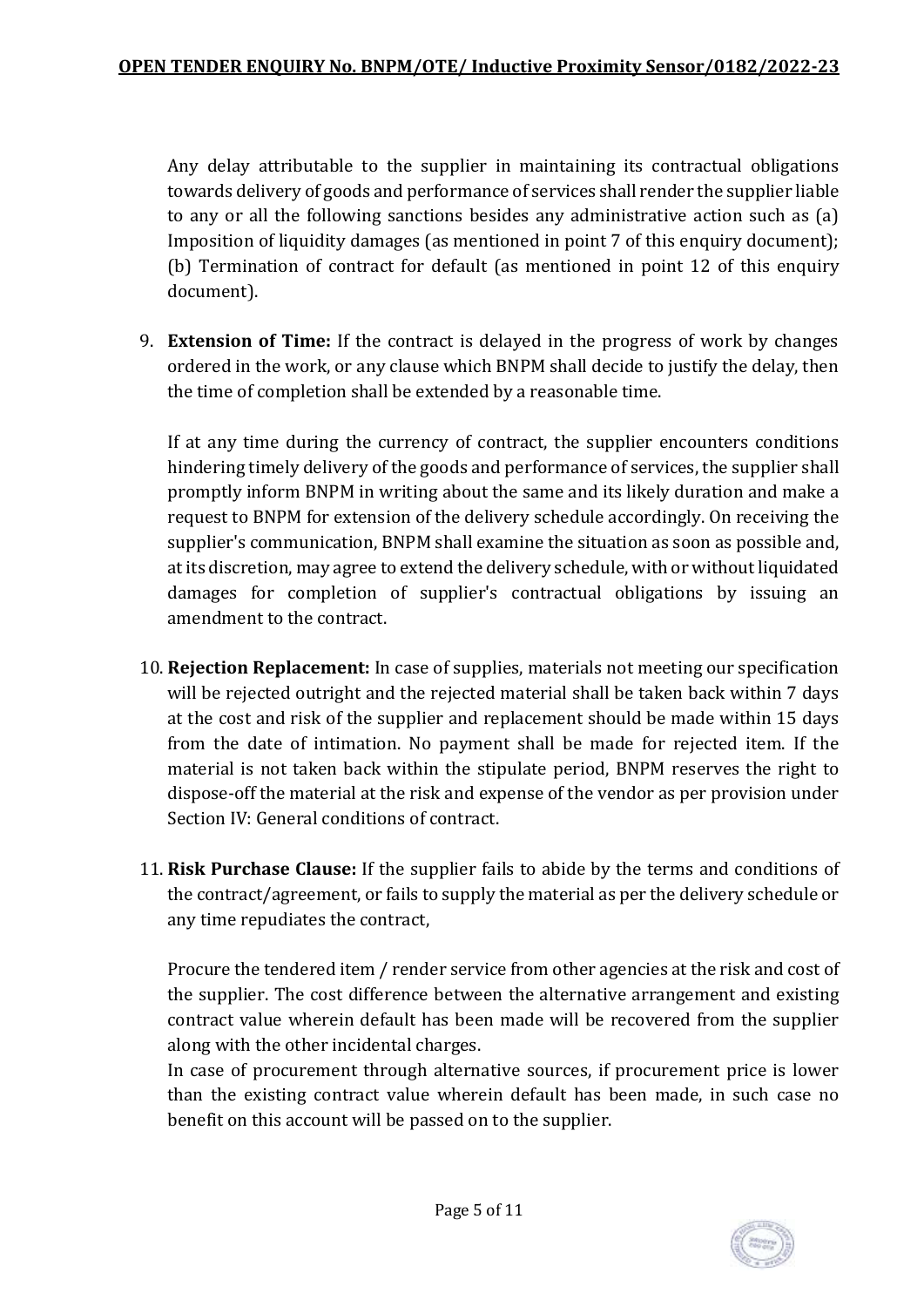- 12. **Termination for Convenience (Foreclosure) Clause:** BNPM reserves the right to terminate the contract, in whole or in part for its (BNPM's) convenience, by serving written notice on the supplier at any time during the currency of the contract. The notice shall specify that the termination is for the convenience of BNPM. The notice shall also indicate inter-alia, the extent to which the supplier's performance under the contract is terminated, and the date with effect from which such termination will become effective.
- 13. **Settlement of Disputes through Arbitration:** All disputes and differences of any kind whatsoever arising out of or in connection with the contract, whether during the progress of the work or after their completion except accepted matters shall be settled through arbitration process as per the Arbitration & Conciliation Act, 1996. The venue of arbitration shall be Mysore, Karnataka.
- 14. **Legal Jurisdiction:** The Courts of Mysore (Karnataka State) shall alone have jurisdiction to decide on any legal matter of dispute whatsoever arising out or in respect of the contract.
- 15. **Force Majeure:** In the event of any unforeseen event directly interfering with the supply of stores arising during the currency of the contract, such as war, hostilities, acts of the public enemy, civil commotion, sabotage, fires, floods, explosions, epidemics, quarantine restrictions, strikes, lockouts, or acts of God, the Contractor shall, within a week from the commencement thereof, notify the same in writing to the Purchaser with reasonable evidence thereof. Unless otherwise directed by BNPM in writing, the supplier shall continue to perform its obligations under the contract as far as reasonably practical, and shall seek all reasonable alternative means for performance not prevented by the Force Majeure event. If the force majeure condition(s) mentioned above be in force for a period of 90 days or more at any time, either party shall have the option to terminate the contract on expiry of 90 days of commencement of such force majeure by giving 14 days' notice to the other party in writing. In case of such termination, no damages shall be claimed by either party against the other, save and except those which had occurred under any other clause of this contract prior to such termination.
- 16. **Rights of Rejection:** BNPMIPL reserves the right to reject any or all the applied bids without assigning any reason whatsoever. The enquiry can be rejected on national security grounds

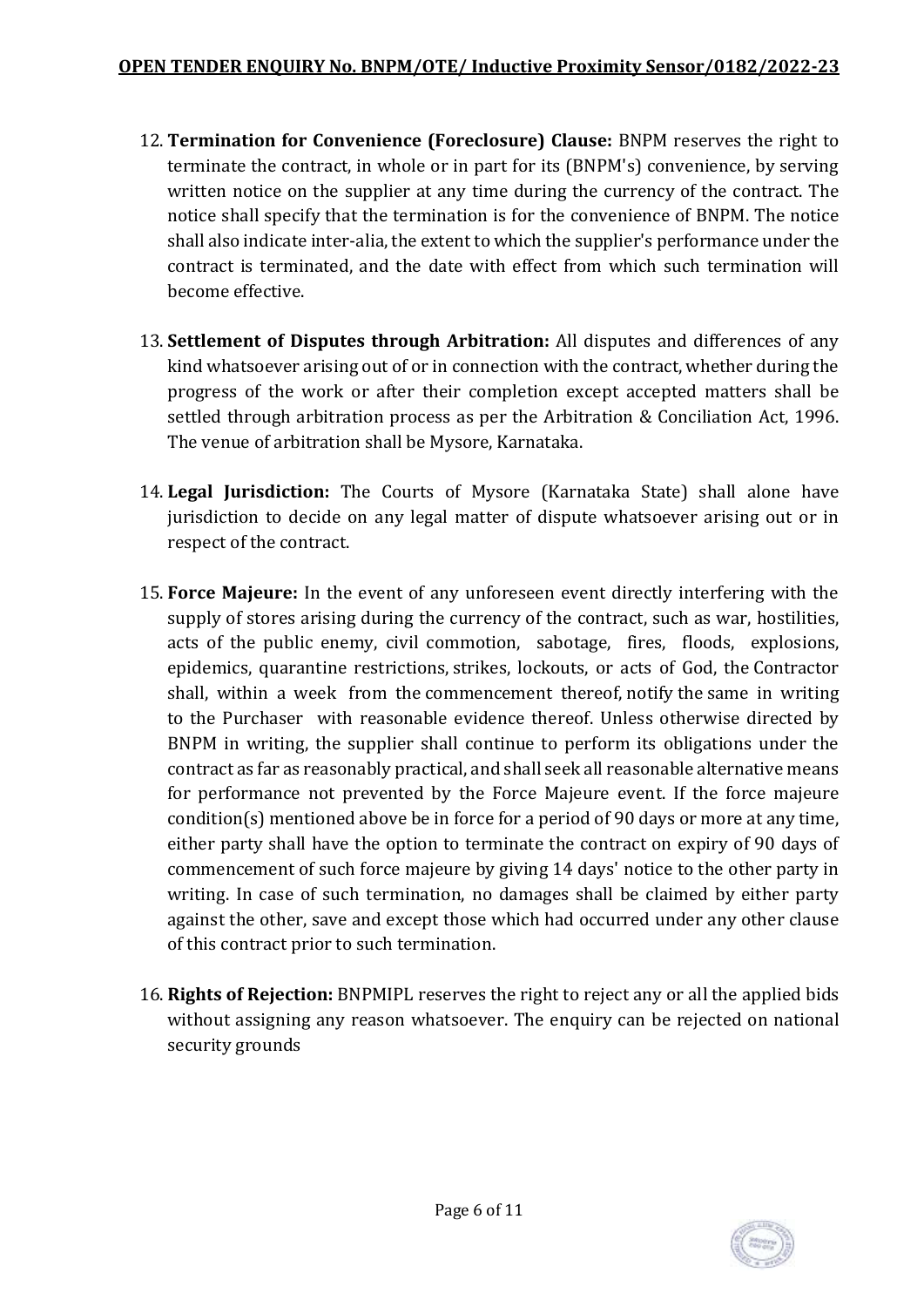# 17. **Price Bid Format:**

| SI.<br>No.   | <b>Material Description</b>                                                                                                                                                                                                                                                                                                                                                                                                | <b>UOM</b>   | Qty. | Unit<br>Price<br>(INR) | <b>P&amp;F,</b><br><b>Insurance</b><br>& Freight<br><b>Charges</b><br>(INR) | GST@<br>$\%$<br>Amount<br>(INR) | Unit price<br>including<br><b>P&amp;F,</b><br>Insurance,<br><b>Freight &amp;</b><br>GST (INR) | <b>Total price</b><br>inclusive of<br><b>P&amp;F,</b><br>Insurance,<br>Freight &<br><b>GST (F.O.R,</b><br>BNPM,<br>Mysuru)<br>(INR) | <b>Input GST</b><br>Credit<br>(INR)<br>${GST}$<br>amount*<br><b>Total</b><br>quantity} | <b>Effective</b><br>price<br>inclusive of<br><b>P&amp;F,</b><br>Insurance,<br>Freight<br>(F.0.R,<br>BNPM,<br>Mysuru)<br>(INR) |
|--------------|----------------------------------------------------------------------------------------------------------------------------------------------------------------------------------------------------------------------------------------------------------------------------------------------------------------------------------------------------------------------------------------------------------------------------|--------------|------|------------------------|-----------------------------------------------------------------------------|---------------------------------|-----------------------------------------------------------------------------------------------|-------------------------------------------------------------------------------------------------------------------------------------|----------------------------------------------------------------------------------------|-------------------------------------------------------------------------------------------------------------------------------|
| A            | $\boldsymbol{B}$                                                                                                                                                                                                                                                                                                                                                                                                           | $\mathsf{C}$ | D    | E                      | F                                                                           | $\mathsf G$                     | $H = E + F + G$                                                                               | $I=H^*D$                                                                                                                            | $J = G^*D$                                                                             | $K=I-J$                                                                                                                       |
| $\mathbf{1}$ | Proximity Sensor<br>M8<br>Inductive<br>(NO)<br>Dimensions - M8<br>$\bullet$<br>Supply - 10 - 36 VDC<br>$\bullet$<br>distance<br>Operating<br>$\bullet$<br>minimum 2 mm<br>Output - 4-wire<br>$\bullet$<br>Output function - NO (PNP)<br>$\bullet$<br>operation/indication - LED<br>$\bullet$<br>Mounting - flush mountable<br>$\bullet$<br>Protection class - IP67<br>$\bullet$<br>Enclosure material - Metal<br>$\bullet$ | Nos.         | 8    |                        |                                                                             |                                 |                                                                                               |                                                                                                                                     |                                                                                        |                                                                                                                               |

No6te: Evaluation shall be done on the basis of overall effective price to decide L-1 bidder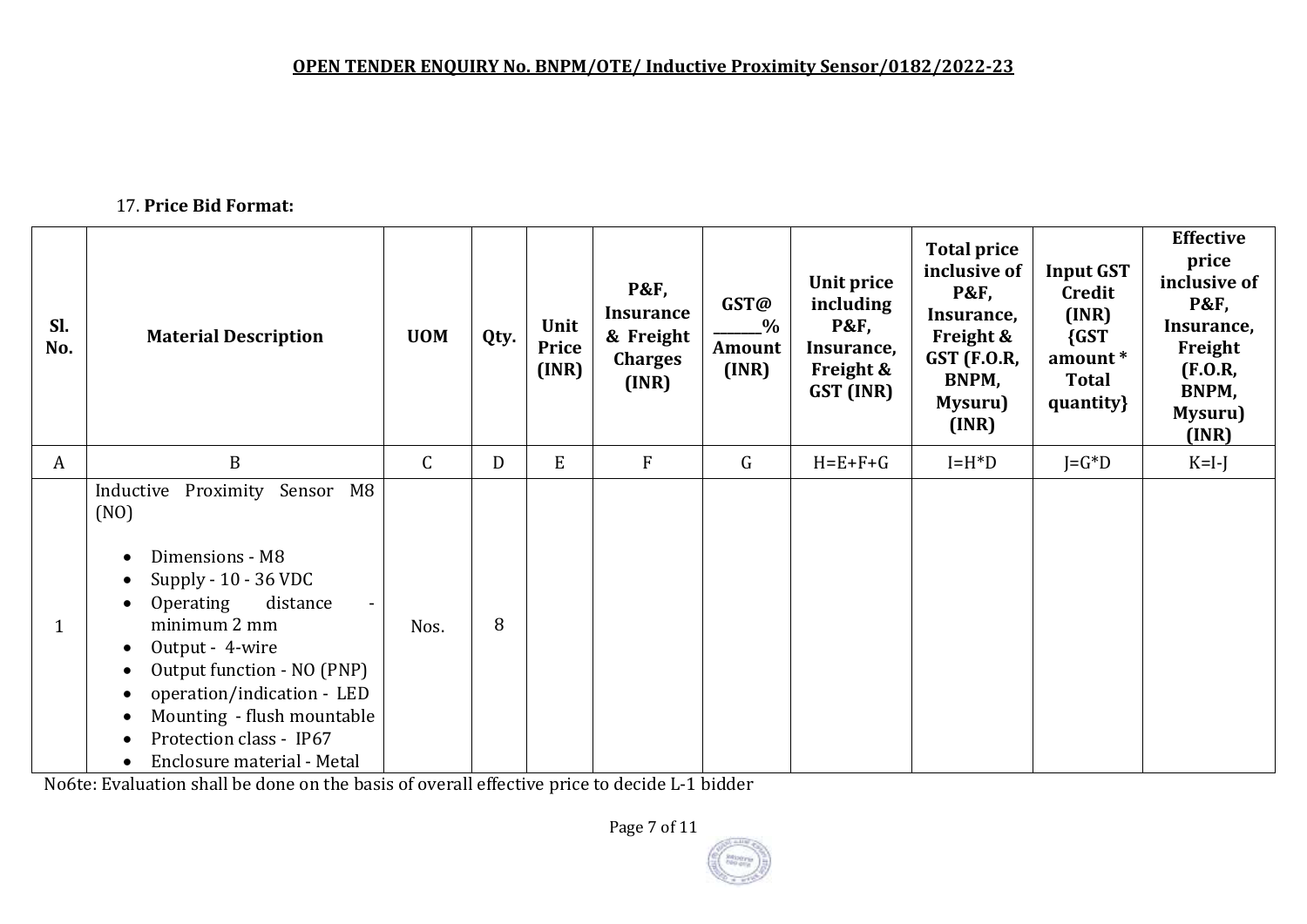# **OPEN TENDER ENQUIRY No. BNPM/OTE/ Inductive Proximity Sensor/0182/2022-23**

|   | Operating temperature<br>$\bullet$<br>minimum 70°C<br>Cylindrical thread type with<br>$\bullet$<br>locknuts<br>Make - IFM / EGE / SICK /<br>$\bullet$<br>Telemecanique / P&F/Any<br>equivalent                                                                                                                                                                                                                                                                                                                |      |    |  |  |  |  |
|---|---------------------------------------------------------------------------------------------------------------------------------------------------------------------------------------------------------------------------------------------------------------------------------------------------------------------------------------------------------------------------------------------------------------------------------------------------------------------------------------------------------------|------|----|--|--|--|--|
| 2 | Inductive Proximity Sensor M18<br>(NO)<br>Dimensions - M18<br>$\bullet$<br>Supply - 10 - 36 VDC<br>Operating distance -Min.<br>6mm<br>Output - 3-wire<br>$\bullet$<br>Output function - NO (PNP)<br>operation/indication - LED<br>Mounting - flush mountable<br>Protection class - IP67<br>Enclosure material - Metal<br>Operating temperature -<br>minimum 70 °C<br>Cylindrical thread type with<br>$\bullet$<br>locknuts<br>Make - IFM / EGE / SICK /<br>$\bullet$<br>Telemecanique / P&F/Any<br>equivalent | Nos. | 30 |  |  |  |  |
| 3 | Inductive Proximity Sensor M30<br>(NO)                                                                                                                                                                                                                                                                                                                                                                                                                                                                        | Nos. | 10 |  |  |  |  |

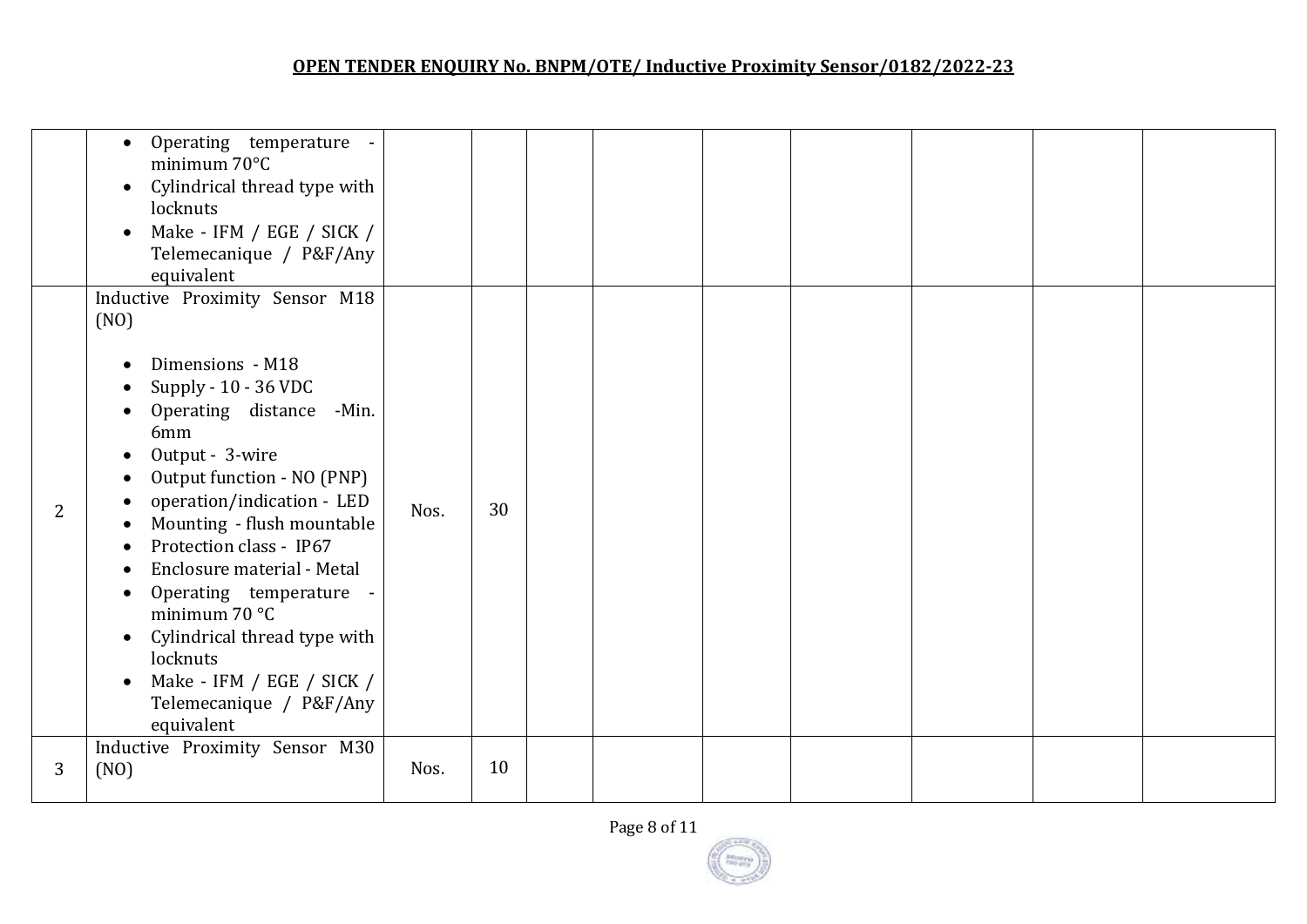# **OPEN TENDER ENQUIRY No. BNPM/OTE/ Inductive Proximity Sensor/0182/2022-23**

| Dimensions - M 30<br>Supply - 10 - 36 VDC<br>Operating distance<br>minimum 15 mm<br>Output - 3-wire<br>Output function - NO (PNP)<br>operation/indication - LED<br>Mounting - flush mountable<br>Protection class - IP67<br>Enclosure material - Metal<br>Operating temperature -<br>upto to $70 °C$<br>Cylindrical thread type with<br>locknuts<br>Make - IFM / EGE / SICK /<br>Telemecanique / P&F/Any<br>equivalent |                                                                             |  |  |  |  |  |  |  |
|------------------------------------------------------------------------------------------------------------------------------------------------------------------------------------------------------------------------------------------------------------------------------------------------------------------------------------------------------------------------------------------------------------------------|-----------------------------------------------------------------------------|--|--|--|--|--|--|--|
| Total price inclusive of all tax, freight, P&F & any other charges in figures                                                                                                                                                                                                                                                                                                                                          |                                                                             |  |  |  |  |  |  |  |
|                                                                                                                                                                                                                                                                                                                                                                                                                        | Total price inclusive of all tax, freight, P&F & any other charges in words |  |  |  |  |  |  |  |

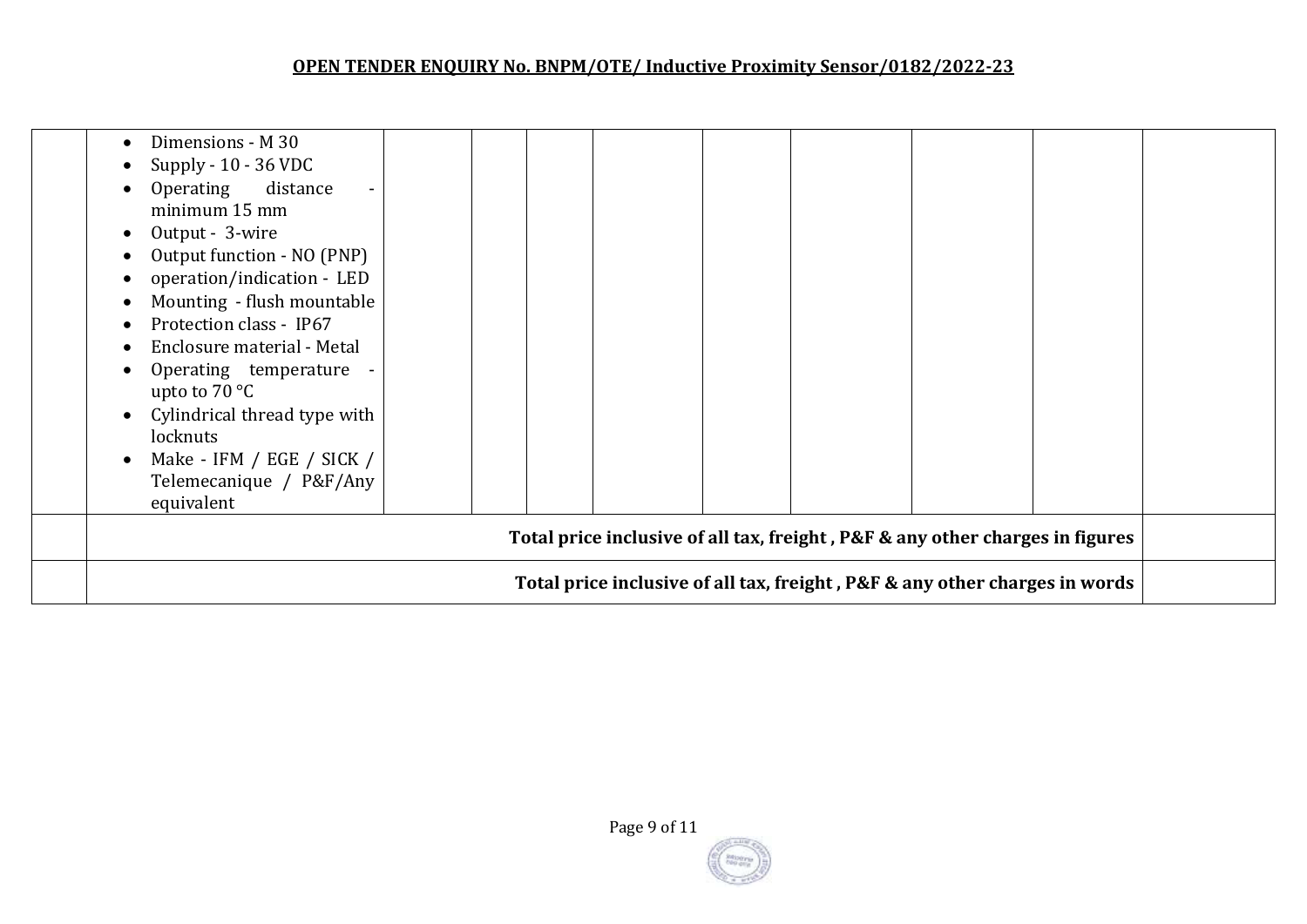We hereby confirm that

- 1. We accept all the terms & conditions mentioned in the enquiry.
- 2. Payment Terms: 100% within 30 days from the date of receipt and acceptance of goods at BNPM Plant, Mysuru.
- 3. Price quoted is inclusive of P&F, Insurance, Freight and GST on F.O.R Basis, BNPM Plant, Mysuru.
- 4. Bid validity: 30 days from the date of enquiry closing date.
- 5. HSN Code:(i)………………
- 6. Delivery period: ………………… (Days / Weeks)
- 7. Warranty Period: ………………. Months (Time Period to be specified, in case warranty period is less than 12 months / NA to mentioned in the in case warranty is not applicable)
- 8. **BankDetails:** Acc. No. …………………………….; Bank Name: ……………………………………………; Branch name: ………………………………………..; Branch Code: …………………………………………; IFSC: ……………………………………………………..;
- 9. MSME / NSIC status: …………………………………. (If yes, then supporting document to be submitted along with the offer)

(Please fill above: MSI – For Micro Enterprises; SSI – For Small Enterprises; MED.SI –

- For Medium Enterprises; NSIC For National Small Industries Corporation regd. firm)
- 10. Bid Security Declaration has been submitted as per the format provided at page no. 10

### **Contact Details:**

Contact Person: …………………………………………..

Contact No. …………………………………………………

Contact Email Id: …………………………………………………….